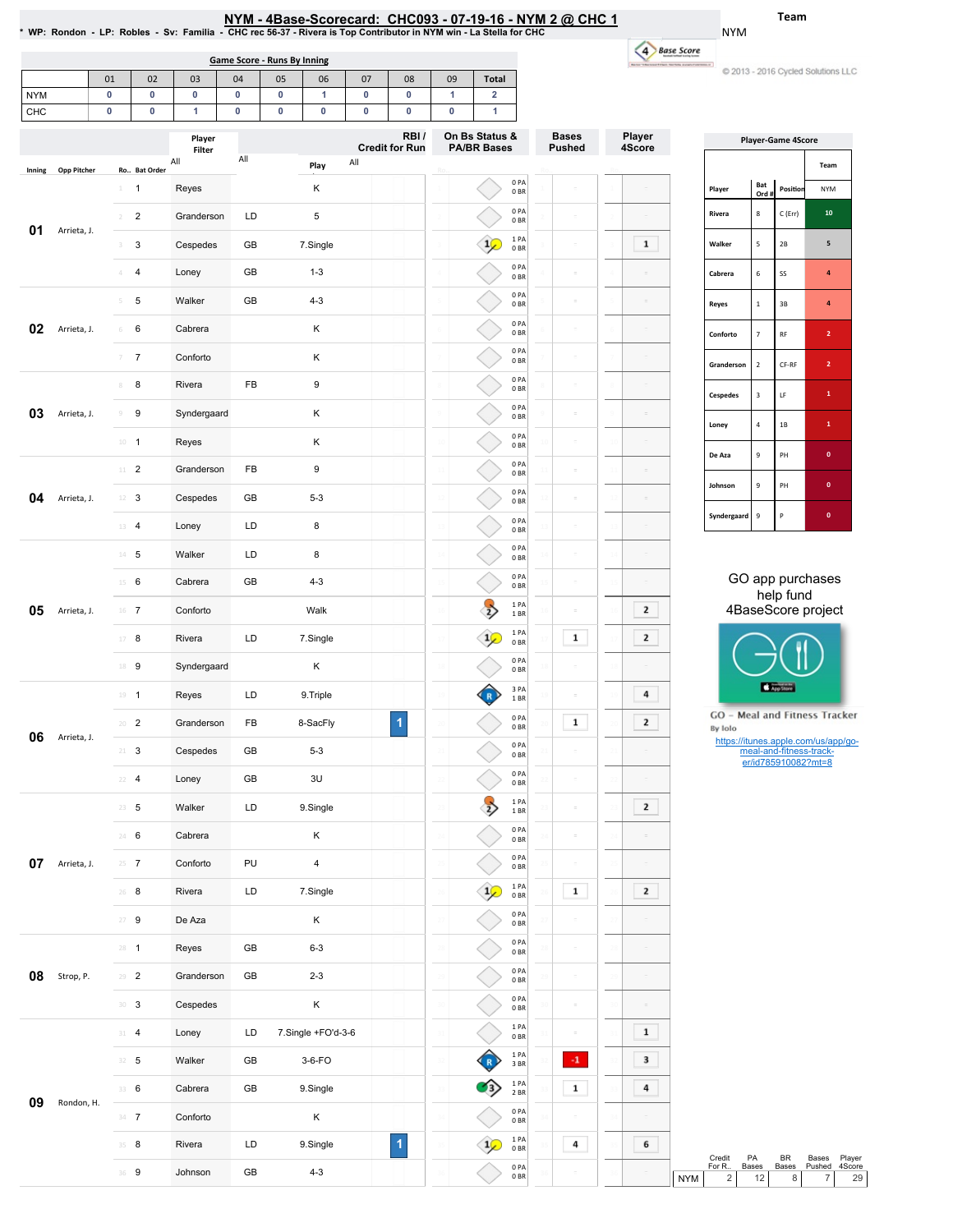| : 3 5 RQGRQ / 3 5 REOHV 6Y ) DP LOD & + & U+F |           |                                     |                               |    |                                                             |                      |                         |    |                                                         |                  |                 |                                                                  |                                     |                             |  |
|-----------------------------------------------|-----------|-------------------------------------|-------------------------------|----|-------------------------------------------------------------|----------------------|-------------------------|----|---------------------------------------------------------|------------------|-----------------|------------------------------------------------------------------|-------------------------------------|-----------------------------|--|
|                                               | ìí        | ìï<br>ìî                            | ' u ^ } Œr Zuv• C/vv]vP<br>ìð | ìñ | ìò                                                          | ìó                   | ìô                      | ìõ | d}šo                                                    |                  |                 |                                                                  |                                     |                             |  |
| 1 < 0                                         |           |                                     |                               |    |                                                             |                      |                         |    |                                                         |                  |                 |                                                                  |                                     |                             |  |
| $8 + 8$                                       |           |                                     |                               |    |                                                             |                      |                         |    |                                                         |                  |                 |                                                                  |                                     |                             |  |
|                                               |           | <b>WGCE</b><br>8]oš Œ               |                               |    |                                                             |                      | $5\%$<br>& UHGLWIRU5 XQ |    | 2 Q%V 6 VDWXV<br>3\$ %5 %DVHV                           | %DVHV<br>3 XVKHG | 30 NHJ<br>6FRUH |                                                                  | WoÇŒE u ð^}Œ                        |                             |  |
| /vv]vP K‰W)\$Z0E                              |           | $\pmb{\circledcirc}$<br>Z} XX ŠKŒ C | $\pmb{\circledcirc}$          |    | ₩Ç                                                          | $\pmb{\circledcirc}$ |                         |    | i W                                                     |                  |                 |                                                                  |                                     | d u                         |  |
|                                               | Ť.        | 5HHV                                |                               |    | $\epsilon$                                                  |                      |                         |    | i z<br>i W                                              |                  |                 | Wb Ç Œ                                                           | š<br>KŒ                             | ۷ <b>y•</b> ]Ÿ}<br>EzD      |  |
| 00≣šUX                                        | $\hat{1}$ | * UDQGHU/RQ                         | $\prime$ '                    |    |                                                             |                      |                         |    | i Z                                                     |                  |                 | ZJÀ Œ                                                            | ô                                   | $\mathbf{ii}$<br>$\sim 000$ |  |
|                                               | T         | & HVSHGHV                           | $*$ %                         |    | $61QJ$ $\Theta$                                             |                      |                         |    | í W<br>ìZ                                               |                  |                 | t of CE                                                          | ñ<br>$\hat{\mathsf{I}}$             | ñ                           |  |
|                                               | ð         | / RQH                               | $*$ %                         |    |                                                             |                      |                         |    | i W<br>ìZ                                               |                  |                 | ŒŒ                                                               | $\mathsf{v}\mathsf{v}$<br>ò         | ð                           |  |
|                                               | ñ         | $:$ DON-U                           | $*$ %                         |    |                                                             |                      |                         |    | i W<br>ìZ                                               |                  |                 | zç.                                                              | $\mathfrak{f}$<br>$\ddot{\text{I}}$ | ð                           |  |
| 00手šUX                                        | ò         | & DEUHLD                            |                               |    | $\cdot$                                                     |                      |                         |    | i W<br>$i \, z$                                         |                  |                 | $\}$ v( $\}$ OB                                                  | Z&<br>ó                             | $\  \cdot \ $               |  |
|                                               | ó         | & RORUR                             |                               |    | $\cdot$                                                     |                      |                         |    | i W<br>$i \, z$                                         |                  |                 | 'OEv OBy v                                                       | î                                   | $\mathbf{u}$<br>8rZ&        |  |
|                                               | ô         | 5 LYHUD                             | ) %                           |    |                                                             |                      |                         |    | i W<br>ìZ                                               |                  |                 | $\cdot\%$ $\cdot$                                                | $\mathcal{S}$<br>ï                  | $\mathbf{I}$                |  |
| 00手šUX                                        | õ         | 6\QGHUDDUG                          |                               |    |                                                             |                      |                         |    | i W<br>$i \, z$                                         |                  |                 |                                                                  |                                     |                             |  |
|                                               | íì.       | 5HM                                 |                               |    | $\bullet$                                                   |                      |                         |    | i W<br>i Z                                              |                  |                 | ≯v Ç                                                             | ð<br>$\mathfrak{f}$                 | $\left\vert 1\right\rangle$ |  |
|                                               | íí        | * UDQGHU/RQ                         | ) %                           |    |                                                             |                      |                         |    | i W<br>ì Z                                              |                  |                 | Ì.                                                               | W<br>õ                              | $\mathbf{1}$                |  |
| 00手šUX                                        | íî        | & HVSHGHV                           | $^*$ %                        |    |                                                             |                      |                         |    | i W                                                     |                  |                 | :} Zv•} v                                                        | W<br>õ                              | j.                          |  |
|                                               | íï        | / RQH                               | $\prime$ '                    |    |                                                             |                      |                         |    | $i$ Z<br>$\begin{array}{cc} i & W \\ i & Z \end{array}$ |                  |                 | ^Çv OP OE õ                                                      | W                                   | $\mathbf{1}$                |  |
|                                               |           |                                     |                               |    |                                                             |                      |                         |    | $\begin{array}{c} i & W \\ i & Z \end{array}$           |                  |                 |                                                                  |                                     |                             |  |
|                                               | íð        | $:$ DON-U<br>& DEUHLD               | $\prime$ '                    |    |                                                             |                      |                         |    | i W                                                     |                  |                 |                                                                  |                                     | * 2 DSS SXUFKDVHV           |  |
|                                               | íñ        |                                     | $*$ %                         |    |                                                             |                      |                         |    | i Z<br>í W                                              |                  |                 |                                                                  |                                     | KHOS IXOG                   |  |
| 00手šUX                                        | íò        | & ROIRUR                            |                               |    | : DON                                                       |                      |                         |    | $i$ Z                                                   |                  |                 |                                                                  |                                     | <b>%DM-6 FRUH SURMIFW</b>   |  |
|                                               | íó        | 5 LYHUD                             | $\prime$ '                    |    | $61QJ$ $\Theta$                                             |                      |                         |    | í W<br>ìZ                                               |                  |                 |                                                                  |                                     |                             |  |
|                                               | íô        | 6\QGHUDDUG                          |                               |    | $\mathcal{L}_{\mathcal{A}}$                                 |                      |                         |    | i W<br>i Z                                              |                  |                 |                                                                  |                                     |                             |  |
|                                               | íõ        | $5H$ HV                             | $\prime$ '                    |    | 7 ULSOH                                                     |                      |                         |    | ï W<br>í Z                                              |                  |                 | KWOSV LWACHN DSSOH FRP XV DSS JR<br>PHDODGG ILMOHAV WIDEN<br>HUB |                                     |                             |  |
| 00≣šUX                                        | $\hat{1}$ | * UDQGHU/RQ                         | ) %                           |    | $6DF)$ $Q$                                                  |                      |                         |    | i W<br>i Z                                              |                  |                 |                                                                  |                                     |                             |  |
|                                               | îí        | & HVSHGHV                           | $*$ %                         |    |                                                             |                      |                         |    | i W<br>i Z                                              |                  |                 |                                                                  |                                     |                             |  |
|                                               | $\hat{1}$ | / RCH                               | * $%$                         |    | 8                                                           |                      |                         |    | i W<br>i Z                                              |                  |                 |                                                                  |                                     | "PW                         |  |
|                                               | îï.       | $:$ DON-IU                          | $\prime$ .                    |    | $61$ $Q$ $H$                                                |                      |                         |    | í W<br>í Z                                              |                  |                 |                                                                  |                                     |                             |  |
|                                               | îŏ        | & DEUHUD                            |                               |    | $\sim$                                                      |                      |                         |    | i W<br>i Z                                              |                  |                 |                                                                  |                                     |                             |  |
| 00≣šUX                                        | îñ        | & RORUR                             | 38                            |    |                                                             |                      |                         |    | i W<br>i Z                                              |                  |                 |                                                                  |                                     |                             |  |
|                                               | îò        | 5 LYHUD                             | $\prime$ .                    |    | $61$ $Q$ $H$                                                |                      |                         |    | í W<br>i Z                                              |                  |                 |                                                                  |                                     |                             |  |
|                                               | ÎÓ        | $'$ H\$]D                           |                               |    | $\mathcal{A}^{\mathcal{A}}$ and $\mathcal{A}^{\mathcal{A}}$ |                      |                         |    | i W                                                     |                  |                 |                                                                  |                                     |                             |  |
|                                               | ÎÔ        | 5 H HV                              | $*$ %                         |    |                                                             |                      |                         |    | i Z<br>i W                                              |                  |                 |                                                                  |                                     |                             |  |
|                                               |           |                                     |                               |    |                                                             |                      |                         |    | i Z<br>i W                                              |                  |                 |                                                                  |                                     |                             |  |
| ^šQP‰WX                                       | ÎÕ        | * UDQGHU/RQ                         | $*$ %                         |    |                                                             |                      |                         |    | i Z<br>i W                                              |                  |                 |                                                                  |                                     |                             |  |
|                                               | Tì.       | & HVSHGHV                           |                               |    | $\sim 10^{-1}$                                              |                      |                         |    | i Z<br>i W                                              |                  |                 |                                                                  |                                     |                             |  |
|                                               | Tí.       | / RCH                               | $\mathcal{L}$                 |    | 6LQU <del>D</del> I) 2 G                                    |                      |                         |    | i Z<br>i W                                              |                  |                 |                                                                  |                                     |                             |  |
|                                               | ΪÎ        | $:$ DON-IU                          | $*$ %                         |    | )2                                                          |                      |                         |    | $i$ Z                                                   |                  |                 |                                                                  |                                     |                             |  |
| $Z\}$ v } vU X                                | TT.       | & DEUHUD                            | $*$ %                         |    | $61$ $Q$ $H$                                                |                      |                         |    | í W<br>$i$ Z                                            |                  |                 |                                                                  |                                     |                             |  |
|                                               | ïð        | & RORUR                             |                               |    | $\mathbf{r} = \mathbf{r}$                                   |                      |                         |    | i W<br>i Z                                              |                  |                 |                                                                  |                                     |                             |  |
|                                               | īñ        | 5 LYHUD                             | $\prime$ .                    |    | 6 LQJ <del>01</del>                                         |                      |                         |    | i W<br>i Z                                              |                  |                 | &UHGLW 3\$                                                       | %5                                  | %DM-N 30MH                  |  |
|                                               | ïò        | - RKQVRQ                            | $*$ %                         |    |                                                             |                      |                         |    | i W<br>i Z                                              |                  |                 | ) RU5<br>$1<0$                                                   | %DVHV                               | %DM-M 3XWHG 6FRU            |  |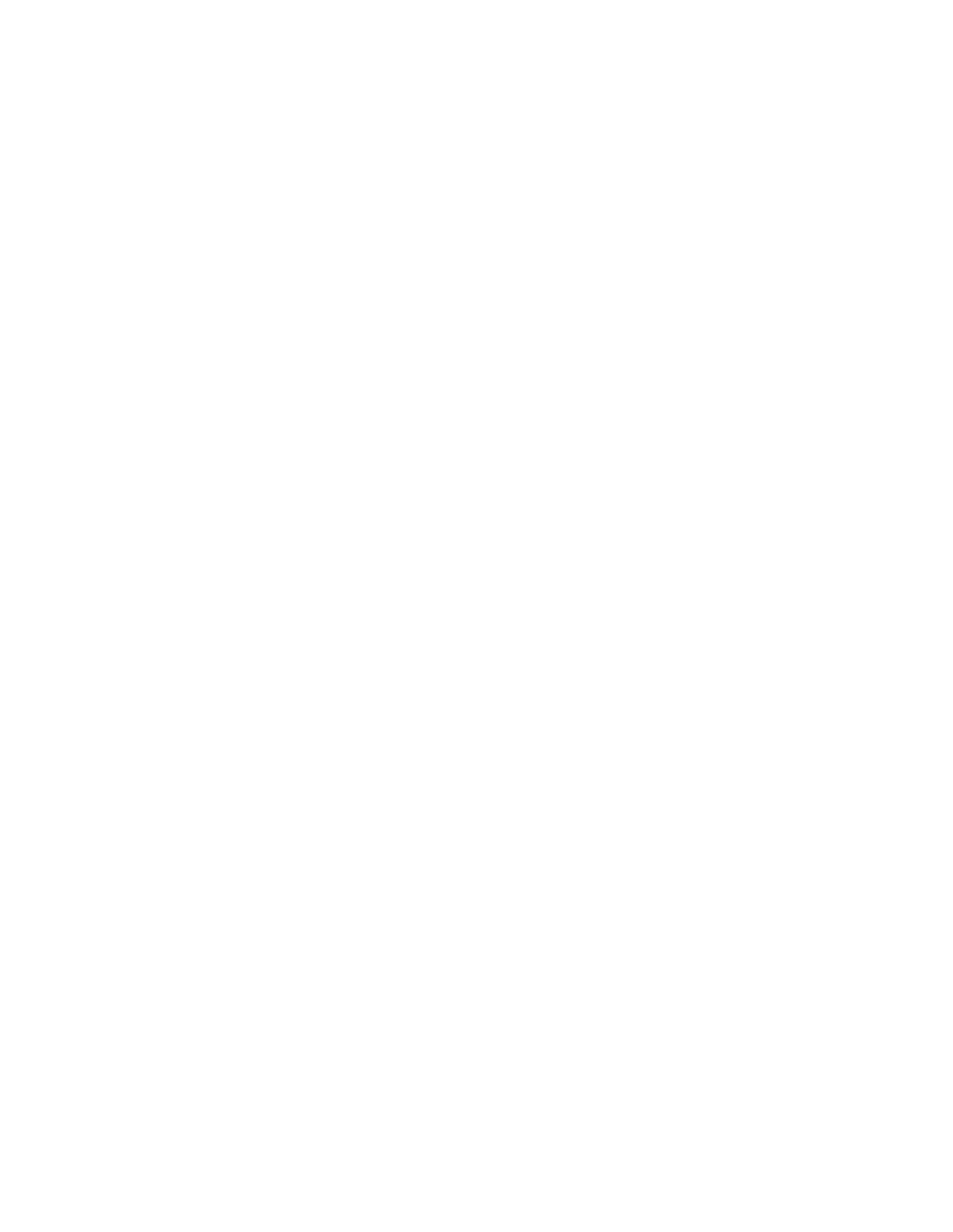## NYM - 4Base-Scorecard: CHC093 - 07-19-16 - NYM 2 @ CHC 1 يوم NYM - 4Base-Scorecard: CHC093 - 07-19-16<br>WP: Rondon - LP: Robles - Sv: Familia - CHC rec 56-37 - Rivera is Top Contributor in NYM win - La Stella for

4 Base Score to politically and the control of the con-C 2013 - 2016 Cycled Solutions LLC

| NYM - 4BaseScore - Player 4Score by Batting Order<br>CHC093 - 07-19-16 - NYM 2 @ CHC 1<br>WP: Rondon - LP: Robles - Sv: Familia - CHC rec 56-37 - Rivera is Top Contributor in NYM win - La Stella for CHC |            |           |                  |                         |              |                      |   |   |                |                 |              |  |  |
|------------------------------------------------------------------------------------------------------------------------------------------------------------------------------------------------------------|------------|-----------|------------------|-------------------------|--------------|----------------------|---|---|----------------|-----------------|--------------|--|--|
|                                                                                                                                                                                                            |            |           |                  | <b>Bat Order</b>        |              |                      |   |   |                |                 |              |  |  |
| Player                                                                                                                                                                                                     | Team       | Position  | $\mathbf{1}$     | $\overline{\mathbf{2}}$ | 3            | 4                    | 5 | 6 | $\overline{7}$ | 8               | 9            |  |  |
| Rivera                                                                                                                                                                                                     | <b>NYM</b> | $C$ (Err) |                  |                         |              |                      |   |   |                | 10 <sub>1</sub> |              |  |  |
| Walker                                                                                                                                                                                                     | <b>NYM</b> | 2B        |                  |                         |              |                      | 5 |   |                |                 |              |  |  |
| Cabrera                                                                                                                                                                                                    | <b>NYM</b> | SS        |                  |                         |              |                      |   | 4 |                |                 |              |  |  |
| Reyes                                                                                                                                                                                                      | <b>NYM</b> | 3B        | $\boldsymbol{4}$ |                         |              |                      |   |   |                |                 |              |  |  |
| Conforto                                                                                                                                                                                                   | <b>NYM</b> | <b>RF</b> |                  |                         |              |                      |   |   | $\overline{2}$ |                 |              |  |  |
| Granderson                                                                                                                                                                                                 | <b>NYM</b> | CF-RF     |                  | $\overline{2}$          |              |                      |   |   |                |                 |              |  |  |
| Cespedes                                                                                                                                                                                                   | <b>NYM</b> | LF        |                  |                         | $\mathbf{1}$ |                      |   |   |                |                 |              |  |  |
| Loney                                                                                                                                                                                                      | <b>NYM</b> | 1B        |                  |                         |              | $\blacktriangleleft$ |   |   |                |                 |              |  |  |
| De Aza                                                                                                                                                                                                     | <b>NYM</b> | PH        |                  |                         |              |                      |   |   |                |                 | $\mathbf 0$  |  |  |
| Johnson                                                                                                                                                                                                    | <b>NYM</b> | PH        |                  |                         |              |                      |   |   |                |                 | $\mathbf{0}$ |  |  |
| Syndergaard                                                                                                                                                                                                | <b>NYM</b> | P         |                  |                         |              |                      |   |   |                |                 | $\mathbf{0}$ |  |  |

Scorecard Sponsored By



**GO** - Meal and Fitness Tracker By Iolo

https://itunes.apple.com/us/app/go-meal-and-fitness-track-er/id785910082?mt=8

# NYM - 4Score Box - Player Totals<br>CHC093 - 07:19-CHC093 - 07:19-16<br>WP: Rondon - LP: Robles - Sv: Familia - CHC rec 56-37 - Rivera is Top Contributor in NYM win - La Stella for CHC

| Player            |        | Team Position | Bat<br>Ord #   | Credit For Run | PA Bases     | <b>BR</b> Bases | <b>Bases Pushed</b> | Player 4Score  | Appearances    | Productivity<br>Rate |
|-------------------|--------|---------------|----------------|----------------|--------------|-----------------|---------------------|----------------|----------------|----------------------|
| Rivera            |        | NYM C (Err)   | 8              | $\mathbf{1}$   | 3            | 0               | 6                   | 10             | $\overline{4}$ | 2.500                |
| Walker            | NYM 2B |               | 5              | $\mathbf 0$    | 2            | $\overline{4}$  | $-1$                | 5              | 4              | 1.250                |
| Cabrera           | NYM SS |               | 6              | $\mathbf 0$    | 1            | $\overline{2}$  | $\mathbf{1}$        | 4              | 4              | 1.000                |
| Reyes             | NYM 3B |               | $\mathbf{1}$   | 0              | 3            | $\mathbf{1}$    | $\pmb{0}$           | $\overline{4}$ | 4              | 1.000                |
| Conforto          | NYM RF |               | $\overline{7}$ | 0              | 1            | $\mathbf{1}$    | $\pmb{0}$           | $\overline{2}$ | 4              | 0.500                |
| Granderson        |        | NYM CF-RF     | $\overline{c}$ | $\mathbf{1}$   | $\pmb{0}$    | $\pmb{0}$       | $\mathbf{1}$        | $\overline{2}$ | $\sqrt{4}$     | 0.500                |
| Cespedes          | NYM LF |               | $\mathbf{3}$   | 0              | 1            | $\pmb{0}$       | $\pmb{0}$           | $\mathbf{1}$   | $\overline{4}$ | 0.250                |
| Loney             | NYM 1B |               | 4              | 0              | $\mathbf{1}$ | $\pmb{0}$       | $\pmb{0}$           | $\mathbf{1}$   | 4              | 0.250                |
| De Aza            | NYM PH |               | 9              | 0              | $\mathbf 0$  | $\pmb{0}$       | $\pmb{0}$           | $\pmb{0}$      | $\mathbf{1}$   | 0.000                |
| Johnson           | NYM PH |               | $9\,$          | 0              | $\pmb{0}$    | $\pmb{0}$       | $\pmb{0}$           | $\pmb{0}$      | $\mathbf{1}$   | 0.000                |
| Syndergaard NYM P |        |               | 9              | 0              | $\mathbf 0$  | 0               | $\pmb{0}$           | $\pmb{0}$      | $\overline{2}$ | 0.000                |
| <b>Totals</b>     |        |               |                | $\overline{2}$ | 12           | 8               | $\overline{7}$      | 29             | 36             | 0.806                |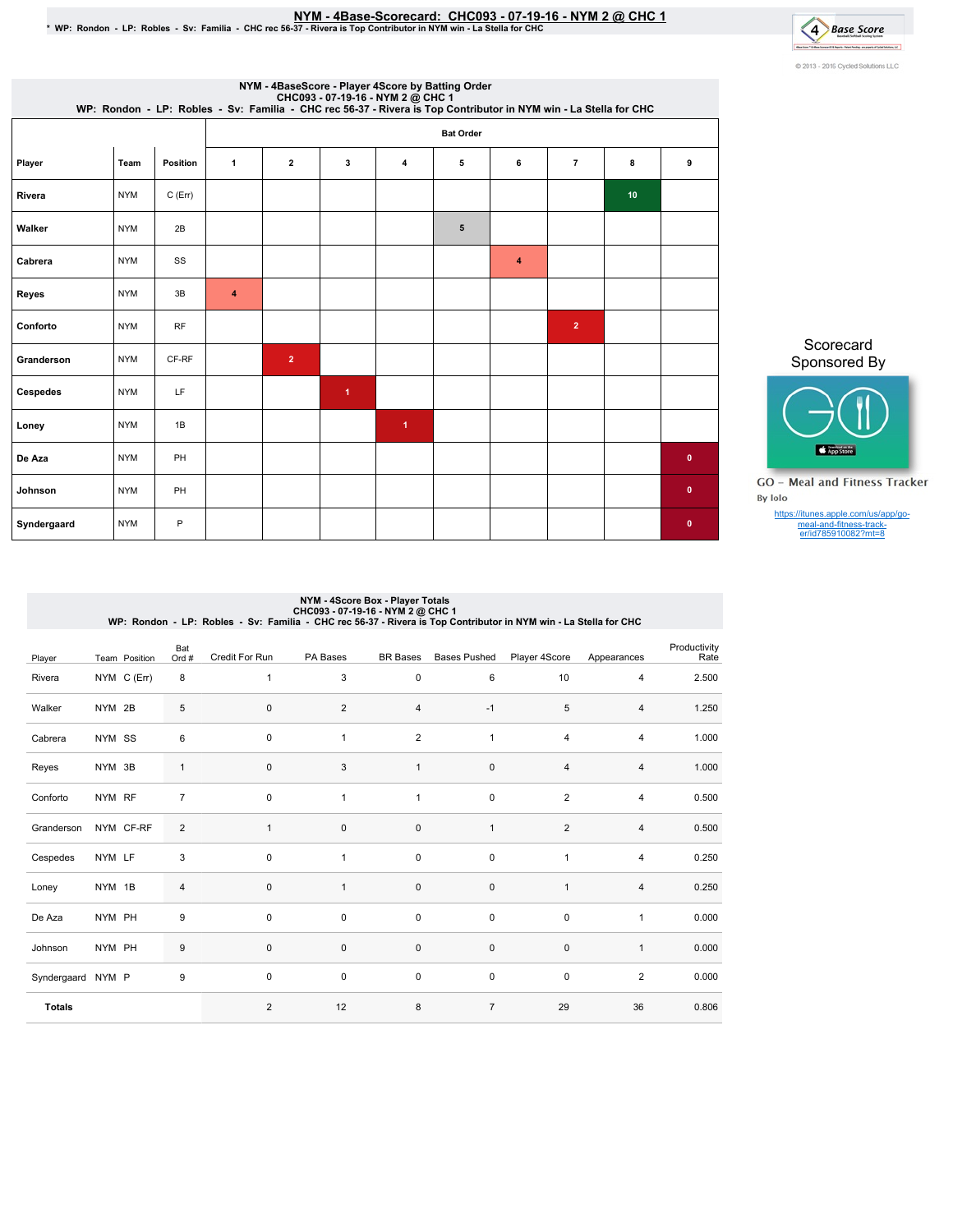CHC - 4Base-Scorecard: CHC093 - 07-19-16 - NYM 2 @ CHC 1 هـ CHC 19-19-16 - NYM<br>• WP: Rondon - LP: Robles - Sv: Familia - CHC rec 56-37 - Rivera is Top Contributor in NYM win - La Stella for CHC



|                       | CHC - 4BaseScore - Player 4Score by Batting Order<br>WP: Rondon - LP: Robles - Sv: Familia - CHC093 - 07-19-16 - NYM 2 @ CHC 1 |           |              |                         |              |              |                  |           |                  |                      |              |  |  |  |
|-----------------------|--------------------------------------------------------------------------------------------------------------------------------|-----------|--------------|-------------------------|--------------|--------------|------------------|-----------|------------------|----------------------|--------------|--|--|--|
|                       |                                                                                                                                |           |              |                         |              |              | <b>Bat Order</b> |           |                  |                      |              |  |  |  |
| Player                | Team                                                                                                                           | Position  | 1            | $\overline{2}$          | 3            | 4            | 5                | 6         | $\overline{7}$   | 8                    | 9            |  |  |  |
| La Stella             | CHC                                                                                                                            | 3B        | 9            |                         |              |              |                  |           |                  |                      |              |  |  |  |
| <b>Russell</b>        | CHC                                                                                                                            | SS        |              |                         |              |              |                  |           | $\boldsymbol{8}$ |                      |              |  |  |  |
| Contreras             | CHC                                                                                                                            | LF        |              |                         |              |              | $\overline{7}$   |           |                  |                      |              |  |  |  |
| <b>Baez</b>           | CHC                                                                                                                            | PH-3B     |              |                         |              |              |                  |           |                  |                      | 4            |  |  |  |
| <b>Montero-Almora</b> | CHC                                                                                                                            | $C+PR$    |              |                         |              |              |                  |           |                  | $\blacktriangleleft$ |              |  |  |  |
| <b>Bryant</b>         | CHC                                                                                                                            | <b>RF</b> |              | $\overline{\mathbf{3}}$ |              |              |                  |           |                  |                      |              |  |  |  |
| Montero               | <b>CHC</b>                                                                                                                     | С         |              |                         |              |              |                  |           |                  | $\overline{2}$       |              |  |  |  |
| Arrieta               | CHC                                                                                                                            | P         |              |                         |              |              |                  |           |                  |                      | $\mathbf{0}$ |  |  |  |
| Heyward               | CHC                                                                                                                            | CF        |              |                         |              |              |                  | $\bullet$ |                  |                      |              |  |  |  |
| Rizzo                 | CHC                                                                                                                            | 1B        |              |                         | $\mathbf{0}$ |              |                  |           |                  |                      |              |  |  |  |
| <b>Szczur</b>         | CHC                                                                                                                            | PH        | $\mathbf{0}$ |                         |              |              |                  |           |                  |                      |              |  |  |  |
| Zobrist               | <b>CHC</b>                                                                                                                     | 2B        |              |                         |              | $\mathbf{0}$ |                  |           |                  |                      |              |  |  |  |

Scorecard Sponsored By



**GO** - Meal and Fitness Tracker By Iolo

https://itunes.apple.com/us/app/go-meal-and-fitness-track-er/id785910082?mt=8

## CHC - 4Score Box - Player Totals<br>CHC093 - 07:19-08<br>WP: Rondon - LP: Robles - Sv: Familia - CHC rec 56-37 - Rivera is Top Contributor in NYM win - La Stella for CHC

| Player         | Team Position | Bat<br>Ord #   | Credit For Run | PA Bases       | <b>BR</b> Bases | <b>Bases Pushed</b> | Player 4Score  | Appearances    | Productivity<br>Rate |
|----------------|---------------|----------------|----------------|----------------|-----------------|---------------------|----------------|----------------|----------------------|
| La Stella      | CHC 3B        | $\mathbf{1}$   | 0              | 3              | $\overline{2}$  | 4                   | 9              | $\overline{4}$ | 2.250                |
| Russell        | CHC SS        | $\overline{7}$ | 0              | 3              | 3               | $\overline{2}$      | 8              | $\overline{4}$ | 2.000                |
| Contreras      | CHC LF        | 5              | 1              | 3              | 3               | $\pmb{0}$           | $\overline{7}$ | $\overline{4}$ | 1.750                |
| Baez           | CHC PH-3B     | 9              | 0              | 1              | 1               | $\overline{2}$      | 4              | $\overline{2}$ | 2.000                |
| Montero-Almora | CHC C+PR      | 8              | 0              | $\mathbf{1}$   | $\overline{2}$  | $\mathbf{1}$        | 4              | $\mathbf{1}$   | 4.000                |
| Bryant         | CHC RF        | $\overline{c}$ | $\mathbf 0$    | $\overline{2}$ | $\mathbf{1}$    | $\pmb{0}$           | 3              | $\,$ 5 $\,$    | 0.600                |
| Montero        | CHC C         | 8              | 0              | 1              | 1               | $\pmb{0}$           | $\overline{c}$ | 3              | 0.667                |
| Arrieta        | CHC P         | 9              | 0              | $\overline{2}$ | $-2$            | $\mathsf 0$         | 0              | $\overline{2}$ | 0.000                |
| Heyward        | CHC CF        | 6              | $\mathbf 0$    | $\mathbf{1}$   | $-1$            | $\pmb{0}$           | $\mathbf 0$    | $\overline{4}$ | 0.000                |
| Rizzo          | CHC 1B        | 3              | $\mathsf 0$    | $\mathbf 0$    | $\pmb{0}$       | $\pmb{0}$           | $\mathbf 0$    | $\overline{4}$ | 0.000                |
| Szczur         | CHC PH        | $\mathbf{1}$   | 0              | 1              | $\pmb{0}$       | $-1$                | $\mathbf 0$    | $\mathbf{1}$   | 0.000                |
| Zobrist        | CHC 2B        | 4              | 0              | 0              | $\pmb{0}$       | $\mathbf 0$         | $\mathbf 0$    | $\overline{4}$ | 0.000                |
| <b>Totals</b>  |               |                | 1              | 18             | 10              | 8                   | 37             | 38             | 0.974                |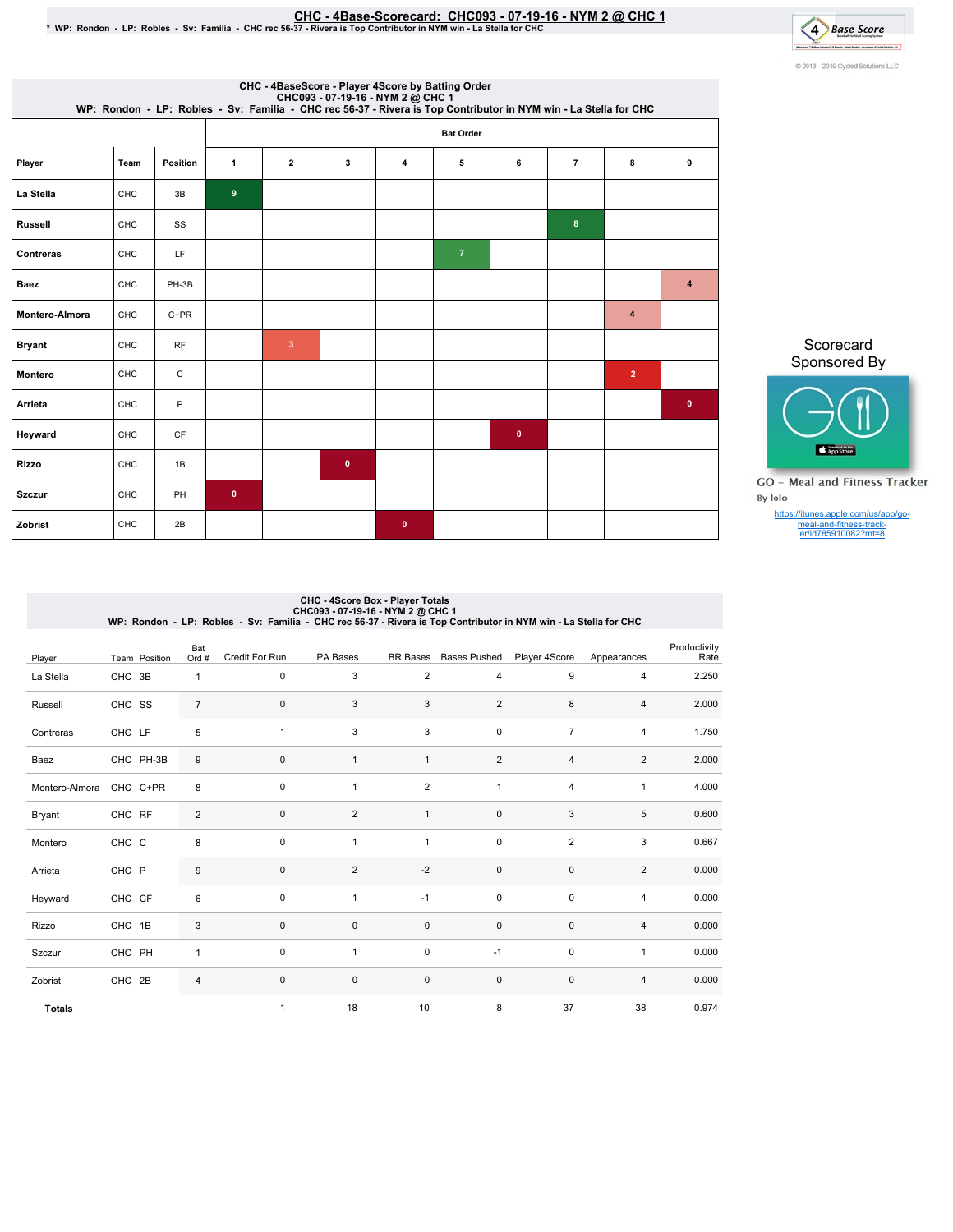| Detail by Bat Order/Player |             |                    |                         |                      |                               |                                       |                                       |                                        |                                       |  |  |  |  |
|----------------------------|-------------|--------------------|-------------------------|----------------------|-------------------------------|---------------------------------------|---------------------------------------|----------------------------------------|---------------------------------------|--|--|--|--|
| <b>Bat Order</b>           | Player      | Inning             | Play Text               | LOBStatus            | Credit For Run                | PA Bases                              | <b>BR</b> Bases                       | <b>Bases Pushed</b>                    | Player 4Score                         |  |  |  |  |
|                            |             | 01                 | Κ                       |                      | $\mathbb O$                   | $\mathsf{O}\xspace$                   | $\mathsf{O}\xspace$                   | 0                                      | $\mathbf 0$                           |  |  |  |  |
|                            |             | 03                 | Κ                       |                      | $\mathbf 0$                   | $\mathsf{O}\xspace$                   | $\mathsf 0$                           | $\mathsf 0$                            | $\mathsf{O}\xspace$                   |  |  |  |  |
| $\mathbf{1}$               | Reyes       | 06                 | 9. Triple               |                      | $\mathbf 0$                   | 3                                     | $\mathbf{1}$                          | $\mathsf 0$                            | $\overline{4}$                        |  |  |  |  |
|                            |             | 08                 | $6 - 3$                 |                      | $\mathbf 0$                   | $\mathsf{O}\xspace$                   | $\mathsf 0$                           | $\mathsf 0$                            | $\mathsf{O}\xspace$                   |  |  |  |  |
|                            |             |                    |                         | <b>Player Totals</b> | $\underline{0}$               | $\underline{3}$                       | $\overline{1}$                        | $\underline{0}$                        | $\overline{4}$                        |  |  |  |  |
|                            |             | 01                 | 5                       |                      | $\mathbf 0$                   | $\mathsf{O}\xspace$                   | $\mathsf{O}\xspace$                   | $\mathsf 0$                            | $\mathsf{O}\xspace$                   |  |  |  |  |
|                            |             | 04                 | 9                       |                      | $\mathbf 0$                   | $\mathsf{O}\xspace$                   | $\mathsf{O}\xspace$                   | $\mathsf 0$                            | $\mathsf{O}\xspace$                   |  |  |  |  |
| $\overline{2}$             | Granderson  | 06                 | 8-SacFly                |                      | $\overline{1}$                | $\mathsf{O}\xspace$                   | $\mathsf 0$                           | $\mathbf{1}$                           | $\sqrt{2}$                            |  |  |  |  |
|                            |             | ${\bf 08}$         | $2 - 3$                 |                      | $\mathbf 0$                   | $\mathsf{O}\xspace$                   | $\mathsf 0$                           | $\mathsf 0$                            | $\mathsf{O}\xspace$                   |  |  |  |  |
|                            |             |                    |                         | <b>Player Totals</b> | $\overline{1}$                | $\underline{0}$                       | $\underline{0}$                       | $\underline{\mathbf{1}}$               | $\underline{2}$                       |  |  |  |  |
|                            |             | 01                 | 7.Single                | Left on 1st          | $\mathbf 0$                   | $\mathbf{1}$                          | $\mathsf{O}\xspace$                   | $\mathbb O$                            | $\mathbf{1}$                          |  |  |  |  |
|                            |             | 04                 | $5 - 3$                 |                      | $\,0\,$                       | $\mathsf{O}\xspace$                   | $\mathsf 0$                           | $\mathbf 0$                            | $\mathbb O$                           |  |  |  |  |
| $\ensuremath{\mathsf{3}}$  | Cespedes    | 06                 | $5 - 3$                 |                      | $\mathbf 0$                   | $\mathsf{O}\xspace$                   | $\mathsf 0$                           | $\mathsf{O}\xspace$                    | $\mathbf 0$                           |  |  |  |  |
|                            |             | ${\bf 08}$         | $\sf K$                 |                      | $\,0\,$                       | $\mathsf{O}\xspace$                   | $\mathsf 0$                           | $\mathsf{O}\xspace$                    | $\mathbf 0$                           |  |  |  |  |
|                            |             |                    |                         | <b>Player Totals</b> | $\underline{0}$               | $\overline{1}$                        | $\underline{0}$                       | $\underline{0}$                        | $\overline{1}$                        |  |  |  |  |
|                            |             | $01$               | $1 - 3$                 |                      | $\,0\,$                       | $\mathsf{O}\xspace$                   | $\mathsf 0$                           | $\mathbb O$                            | $\mathsf{O}\xspace$                   |  |  |  |  |
|                            |             | 04                 | $\bf8$                  |                      | $\mathbf 0$                   | $\mathsf{O}\xspace$                   | $\mathsf{O}\xspace$                   | $\mathsf 0$                            | $\mathsf 0$                           |  |  |  |  |
| $\overline{4}$             | Loney       | 06                 | 3U                      |                      | $\mathbf 0$                   | $\mathsf{O}\xspace$                   | $\mathsf{O}\xspace$                   | $\mathsf 0$                            | $\mathsf{O}\xspace$                   |  |  |  |  |
|                            |             | 09                 | 7.Single +FO'd-3-6      |                      | $\mathsf{O}\xspace$           | $\mathbf{1}$                          | $\mathsf 0$                           | $\mathsf 0$                            | $\mathbf{1}$                          |  |  |  |  |
|                            |             |                    |                         | <b>Player Totals</b> | $\underline{0}$               | $\overline{1}$                        | $\underline{0}$                       | $\underline{0}$                        | $\underline{\mathbf{1}}$              |  |  |  |  |
|                            |             | 02                 | $4 - 3$                 |                      | $\mathsf{O}\xspace$           | $\mathsf{O}\xspace$                   | $\mathsf{O}\xspace$                   | $\mathsf 0$                            | $\mathsf{O}\xspace$                   |  |  |  |  |
|                            |             | 05                 | $\bf8$                  |                      | $\mathsf 0$                   | $\mathsf{O}\xspace$                   | $\mathsf{O}\xspace$                   | $\mathsf 0$                            | $\mathsf{O}\xspace$                   |  |  |  |  |
| 5                          | Walker      | 07                 | 9.Single                | Left on 2nd          | $\mathbf 0$                   | $\mathbf{1}$                          | $\mathbf{1}$                          | $\mathsf 0$                            | $\sqrt{2}$                            |  |  |  |  |
|                            |             | 09                 | $3-6-FO$                |                      | $\mathbf 0$                   | $\mathbf{1}$                          | 3                                     | $-1$                                   | $\ensuremath{\mathsf{3}}$             |  |  |  |  |
|                            |             |                    |                         | <b>Player Totals</b> | $\underline{0}$               | $\overline{2}$                        | $\underline{4}$                       | $-1$                                   | $\overline{5}$                        |  |  |  |  |
|                            |             | $02\,$             | $\sf K$                 |                      | $\mathbf 0$                   | $\mathsf{O}\xspace$                   | $\mathsf{O}\xspace$                   | $\mathbb O$                            | $\mathsf{O}\xspace$                   |  |  |  |  |
|                            | Cabrera     | 05                 | $4 - 3$                 |                      | $\mathbf 0$                   | $\mathsf{O}\xspace$                   | $\mathsf{O}\xspace$                   | $\mathsf 0$                            | $\mathsf{0}$                          |  |  |  |  |
| 6                          |             | 07                 | $\sf K$                 |                      | $\mathsf{O}\xspace$           | $\mathsf{O}\xspace$                   | $\mathsf{O}\xspace$                   | 0                                      | $\Omega$                              |  |  |  |  |
|                            |             | 09                 | 9.Single                | Left on 3rd          | $\mathsf 0$                   | $\mathbf{1}$                          | $\sqrt{2}$                            | $\mathbf{1}$                           | $\overline{4}$                        |  |  |  |  |
|                            |             |                    |                         | <b>Player Totals</b> | $\underline{0}$               | $\overline{1}$                        | $\overline{2}$                        | $\overline{1}$                         | $\overline{4}$                        |  |  |  |  |
|                            |             | $02\,$             | $\mathsf K$             |                      | $\mathbb O$                   | $\mathsf{O}\xspace$                   | 0                                     | $\mathsf 0$                            | $\mathsf{O}\xspace$                   |  |  |  |  |
|                            |             | 05                 | Walk                    | Left on 2nd          | $\mathbf 0$                   | $\mathbf{1}$                          | $\mathbf{1}$                          | $\mathsf 0$                            | $\sqrt{2}$                            |  |  |  |  |
| $\boldsymbol{7}$           | Conforto    | $07\,$             | $\overline{\mathbf{4}}$ |                      | $\mathbf 0$                   | $\mathsf{O}\xspace$                   | $\mathsf 0$                           | $\mathsf 0$                            | $\mathsf{O}\xspace$                   |  |  |  |  |
|                            |             | $09\,$             | $\sf K$                 | <b>Player Totals</b> | $\mathbf 0$                   | $\mathsf{O}\xspace$                   | $\mathsf 0$                           | $\mathsf 0$                            | $\mathsf{O}\xspace$                   |  |  |  |  |
|                            |             | 03                 | 9                       |                      | $\overline{0}$<br>$\mathbf 0$ | $\overline{1}$<br>$\mathsf{O}\xspace$ | $\overline{1}$<br>$\mathsf{O}\xspace$ | $\underline{0}$<br>$\mathsf{O}\xspace$ | $\overline{2}$<br>$\mathsf{O}\xspace$ |  |  |  |  |
|                            |             | 05                 | 7.Single                | Left on 1st          | $\mathbf 0$                   | 1                                     | 0                                     | $\mathbf{1}$                           | $\sqrt{2}$                            |  |  |  |  |
| 8                          | Rivera      | $07\,$             | 7.Single                | Left on 1st          | $\mathbf 0$                   | $\mathbf{1}$                          | $\mathsf 0$                           | $\mathbf{1}$                           | $\sqrt{2}$                            |  |  |  |  |
|                            |             | $09\,$             | 9.Single                | Left on 1st          | $\overline{1}$                | $\mathbf{1}$                          | $\mathsf 0$                           | $\overline{4}$                         | $\,6$                                 |  |  |  |  |
|                            |             |                    |                         | <b>Player Totals</b> | $\overline{1}$                | $\overline{3}$                        | $\underline{0}$                       | $\underline{6}$                        | 10                                    |  |  |  |  |
|                            |             | 03                 | Κ                       |                      | $\mathbf 0$                   | $\mathsf{O}\xspace$                   | $\mathsf{O}\xspace$                   | $\mathbf 0$                            | $\mathsf{O}\xspace$                   |  |  |  |  |
|                            | Syndergaard | 05                 | $\sf K$                 |                      | $\mathbf 0$                   | $\mathsf{O}\xspace$                   | $\mathsf 0$                           | $\mathsf 0$                            | $\mathsf{O}\xspace$                   |  |  |  |  |
|                            |             |                    |                         | <b>Player Totals</b> | $\underline{0}$               | $\underline{0}$                       | $\underline{0}$                       | $\underline{0}$                        | $\underline{0}$                       |  |  |  |  |
| $\boldsymbol{9}$           |             | $07\,$             | $\mathsf K$             |                      | $\mathsf{O}\xspace$           | $\mathsf{O}\xspace$                   | $\mathsf 0$                           | $\mathsf{O}\xspace$                    | $\mathsf{O}\xspace$                   |  |  |  |  |
|                            | De Aza      |                    |                         | <b>Player Totals</b> | $\underline{0}$               | $\underline{0}$                       | $\underline{0}$                       | $\underline{0}$                        | $\underline{0}$                       |  |  |  |  |
|                            |             | 09                 | $4 - 3$                 |                      | $\mathbf 0$                   | $\mathsf{O}\xspace$                   | $\mathsf 0$                           | $\mathsf 0$                            | $\mathsf{O}\xspace$                   |  |  |  |  |
|                            | Johnson     |                    |                         | <b>Player Totals</b> | $\underline{0}$               | $\underline{0}$                       | $\underline{0}$                       | $\underline{0}$                        | $\underline{0}$                       |  |  |  |  |
|                            |             | <b>Grand Total</b> |                         |                      | $\overline{2}$                | 12                                    | $\underline{8}$                       | $\overline{1}$                         | 29                                    |  |  |  |  |

## <u>NYM - 4Base-Scorecard: CHC093 - 07-19-16 - NYM 2 @ CHC 1</u>

\* WP: Rondon - LP: Robles - Sv: Familia - CHC rec 56-37 - Rivera is Top Contributor in NYM win - La Stella for CHC